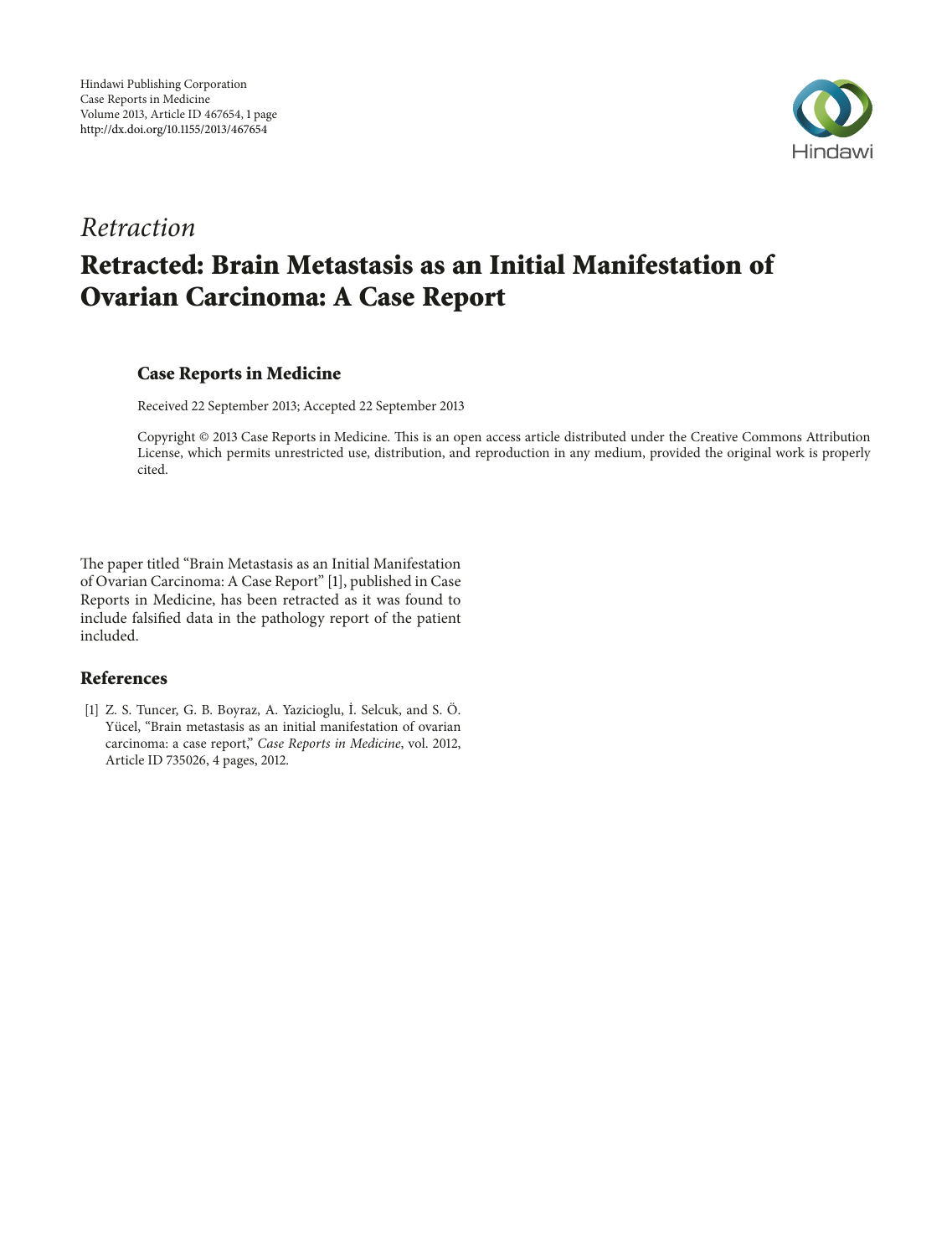# *Case Report*

# **Brain Metastasis as an Initial Manifestation of Ovarian Carcinoma: A Case Report**

## **Zafer Selc¸uk Tuncer,1 Gokhan Boyraz,2 Aslıhan Yazıcıoglu, ˘ <sup>2</sup> ˙ Ilker Selcuk,2 and Senem Ozge Y ¨ ucel ¨ <sup>2</sup>**

*1Gynecologic Oncology Unit, Department of Obstetrics and Gynecology, Hacettepe University Faculty of Medicine, 06100 Ankara, Turkey*

*2Department of Obstetrics and Gynecology, Hacettepe University Faculty of Medicine, 06100 Ankara, Turkey*

Correspondence should be addressed to Gokhan Boyraz, gokhan.boyraz@gmail.com

Received 2 November 2012; Accepted 11 December 2012

Academic Editor: Michail Varras

Copyright © 2012 Zafer Selçuk Tuncer et al. This is an open access article distributed under the Creative Commons Attribution License, which permits unrestricted use, distribution, and reproduction in any medium, provided the original work is properly cited.

Brain metastasis is a rare and late manifestation of ovarian carcinoma. A 30-year-old woman initially presenting with neurologic symptoms was later found to have mucinous ovarian carcinoma. The patient had a 6 cm adnexal mass with multiple millimetric brain metastatic lesions. Following a surgical staging laparotomy procedure, the patient received brain irradiation and systemic chemotherapy.

#### **1. Introduction**

Brain metastasis from ovarian carcinoma is very uncommon; only less than 600 cases have been documented to date in the literature and it might be seen as a late manifestation of an ovarian tumor [1]. It usually occurs in patients who have a prolonged survival following chemotherapy regimen [2]. However, a limited number of ovarian carcinoma cases were reported with the initial diagnose of brain metastasis by the neurologic signs and symptoms in the literature. Thus, another case of brain metastasis from an ovarian tumor as an initial manifestation is presented here with the hope of improving diagnosis and management of such patients.

### **2. Case Presentation**

A 30-year-old gravida 2, para 2 woman admitted to our hospital with complaints of headache, nausea, vomiting, and right-sided blurred vision. She did not report any previous medical history or malignancy. Her neurologic examination revealed a right optic disc edema suggesting a posterior orbital mass. Her cranial computerized tomography (CT)

scan showed multiple lesions that are a 6 mm mass on the right parietal lobe, a 16 mm mass on the left occipital, and another 7 mm mass on the left temporal lobe (Figures 1 and 2). All the lesions were hyperintense and surrounded by edema which suggests a metastatic cancer. Her cranial magnetic resonance imaging (MRI) also confirmed similar findings suggestive of a metastatic cancer to the brain.

For identification of the primary malignancy, she initially underwent thoracic and abdominopelvic CT. Upper abdominal CT scan revealed indistinctly bordered and heterogeneously contrast accumulating multiple lesions less than 15 mm in the liver. There was a pelvic tumor of 62 *×* 53 mm sized and solid cystic in nature located in the right adnexa. The pelvic mass was round shaped and thin capsulated that contains irregular septations and a solid component of 38 *×* 24 mm on MRI scan (Figure 3). The right pelvic lymph nodes were slightly enlarged. No ascites were detected in the pelvic cavity. The endoscopic evaluation of the upper and the lower gastrointestinal tract and the ultrasonographic evaluation of the breast was found to be normal. The Pap test was reported to be negative for malignancy. Her serum tumor marker levels (CA 125, CA 15-3, CA 19-9, CEA, and AFP) were within normal limits.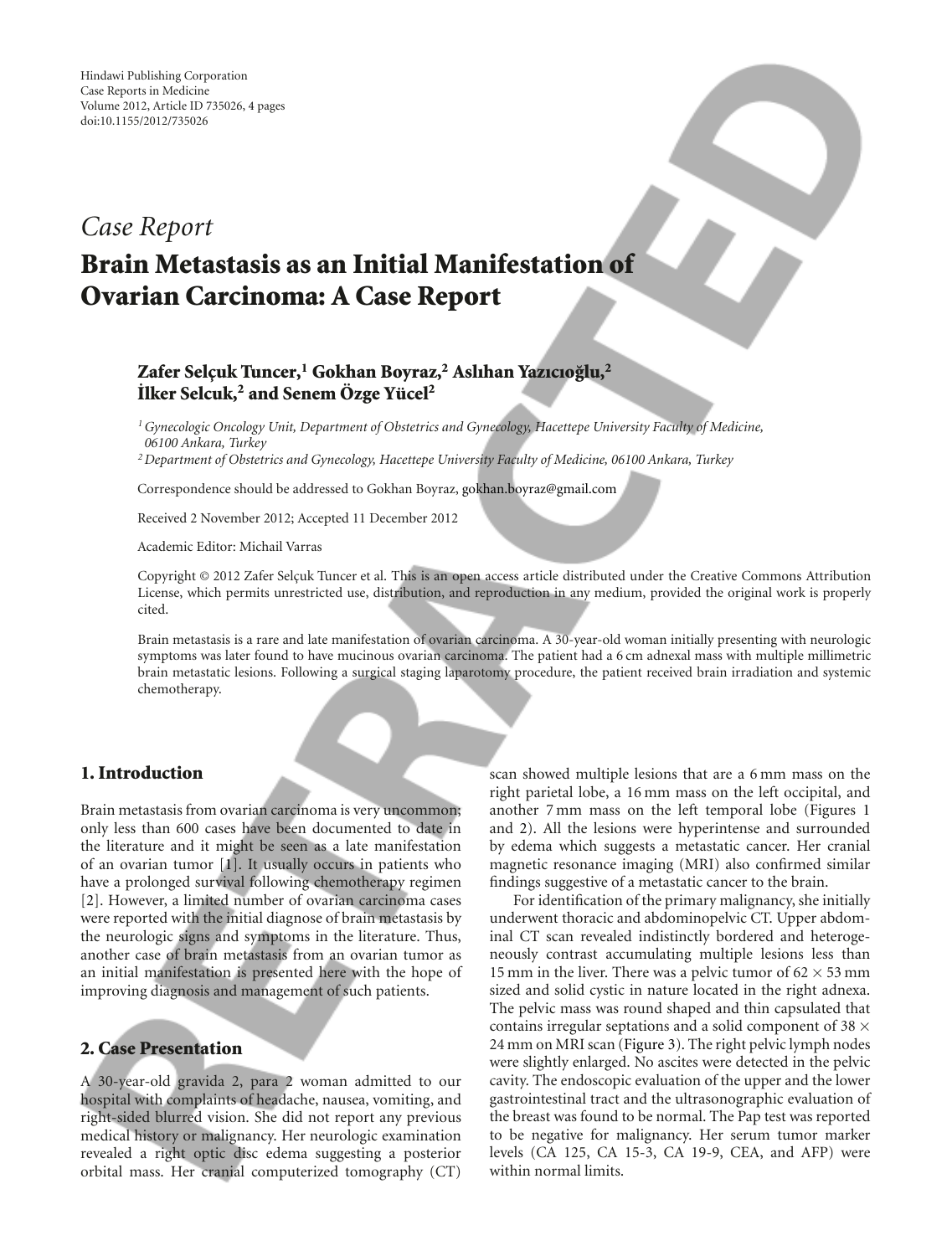

Figure 1: Cranial CT scan: lesion on the right parietal lobe.



Figure 2: Cranial CT: left occipital cortical lesion.

The patient underwent a diagnostic laparoscopy for further evaluation of the adnexal mass. Biopsy of the adnexal mass and the liver was obtained and the pathologic examination revealed an ovarian mucinous cystadenocarcinoma with metastatic lesions of liver. The patient then was subjected to a laparotomy for a surgical staging procedure including total abdominal hysterectomy, bilateral salpingooophorectomy, bilateral pelvic and para-aortic lymphadenectomy, and infracolic omentectomy and appendectomy. Her postoperative course was uneventful and she was discharged at the 6th postoperative day. The patient was determined to have a stage IV ovarian carcinoma with brain metastasis. An adjuvant therapy including whole brain irradiation (a total dose of 30 Gy in 10 fractions and 3 Gy per fraction) with simultaneous dexamethasone and systemic chemotherapy (two lines of six cure 400 mg/m<sup>2</sup> carboplatin plus 175 mg/m<sup>2</sup> paclitaxel with three weeks interval) was administered postoperatively.



Figure 3: Pelvic MRI: the right adnexal mass.

While documenting the patient, she was still alive 1.5 years after the initial diagnosis.

#### **3. Discussion**

Ovarian cancer still remains as one of the leading causes of cancer related deaths in women. The majority of women with ovarian carcinoma have nonspecific pelvic and abdominal symptoms. Ovarian carcinoma is often diagnosed at an advanced stage but the disease rarely extends outside the peritoneal cavity. Central nervous system involvement in ovarian carcinoma is a very rare and late complication with an incidence of approximately 1% [2]. Common sources of brain metastases are lung, breast, renal and colorectal carcinoma, and malignant melanoma [1]. Mayer et al. reported only 5 cases of brain metastasis in 567 tissue biopsies performed on patients with ovarian carcinoma, accounting for an incidence of 0.9% [3]. Mucinous type of ovarian carcinoma incidence was even lower with a rate of 0.35% in the same study. The presented patient represents the only case with brain metastasis among 372 cases of ovarian carcinoma operated in the last 10 years at the institution.

Metastasis is an important issue for tumor treatment and has great effects on survival rates. 5–30% of ovarian cancers are metastatic malignancies and colorectal adenocarcinoma is one of the outstanding causes of that situation. Colonic adenocarcinoma has similar features with primary ovarian carcinoma and can mimic it so colonic adenocarcinoma is the foremost misdiagnosed entity [4, 5]. Immunohistochemistry is very helpful for the differential diagnosis; CK20, CK7, and CDX2, especially, are important intermediate filament proteins used for attaining the accurate diagnosis. CK20 is normally expressed in the gastrointestinal epithelium [6]; however, CK7 is detected in normal tissue and tumors of the lung, breast, ovary, biliary tract, and endometrium [7]. A patient with a pathology report of CK20+/CK7*−* is predicting a colorectal cancer in approximately 75–95% of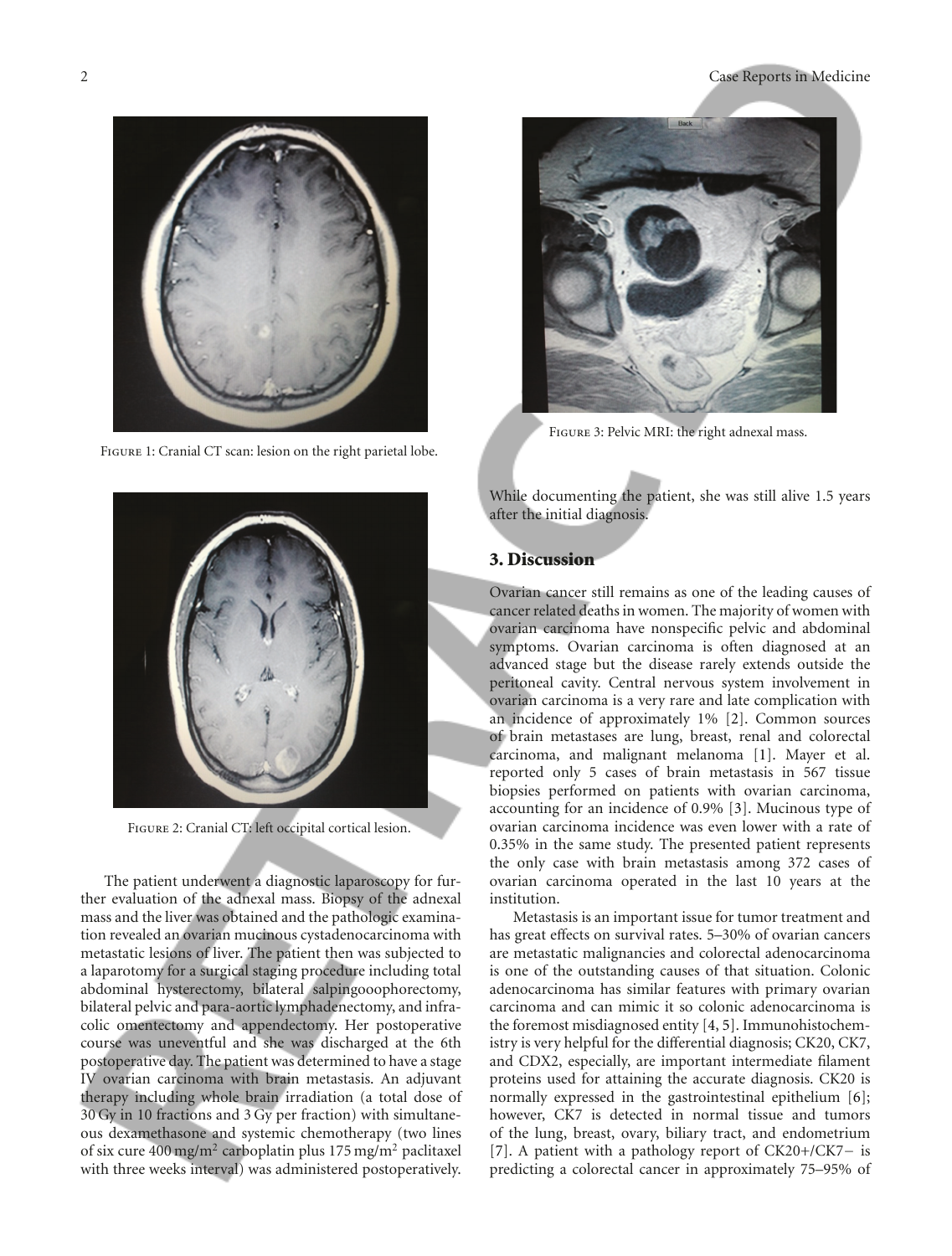the cases [6, 7]. Since these two markers have limitations, CDX2 is highly expressed in colorectal cancers (61–100%) and rarely expressed (0–100%) in primary ovarian mucinous tumors. CK7, CK20, and CDX2 are useful markers for the discrimination of metastatic mucinous ovarian tumors and primary mucinous ovarian tumors [8]. Our patient was CK7 positive and CK20 and CDX2 negative stained.

The differential diagnosis of brain metastases includes primary intracranial tumor, brain abscess, cerebral infarction, and cerebral hemorrhage [9]. However, recent studies showed that the incidence of brain metastasis has increased to 2–4% over time [2]. One of the possible reasons for the observed increase during the past decades includes changes in the natural course of ovarian carcinoma due to the improved control of intra-abdominal disease with surgery and chemotherapy. That results in a longer survival and allows distant metastasis to implant and grow, in addition to that, the availability of better imaging techniques also facilitates the diagnosis of distant metastasis [2].

The germline mutations BRCA1/2 cause women to have a tendency for cancer. With another point of view, up to 10% of ovarian cancer patients carry BRCA1/2 mutations [10]. BRCA1 mutation carriers have a big risk of early onset developing breast cancer with a lifetime risk of 56% to 84% and the estimated risk of developing ovarian cancer in BRCA1 mutation carriers ranges from 36% to 63%, whereas BRCA2 mutation carriers have an increased risk for both breast and ovarian cancer with an estimated risk of ovarian cancer ranging from 10% to 27%. There is a risk of developing a metachronous ovarian cancer for women with early onset breast cancer (younger than 40 years old) or who have a family history of breast or ovarian cancer or women who are BRCA1 mutation carriers [11]. Although ovarian cancer is frequently confined to the peritoneal cavity, distant and visceral metastasis can occur like our patient. That situation may have a tendency for some patient groups; Gourley et al. analysed Scottish women with BRCA1/2 mutations who are suffering from ovarian cancer without a history of previous breast cancer and showed that they had a frequency for visceral metastasis than matched control nonhereditary ovarian cancer patients who are negative for family or personal history of BRCA1/2. It is especially related to BRCA1 mutation carriers and 92% of these patients developed visceral metastasis; on the other hand only 16% of control group was complicated with that situation. This is also indicative for brain metastasis. As far this aspect of the literature is considered there is an intense relationship between visceral metastasis and BRCA1/2 mutation carriers for that reason BRCA1/2 mutation analysis should be performed for ovarian cancer patients who develop visceral metastasis [12]. Our patient was 30 years old but she is with no suggestive family history of breast cancer; having a visceral metastasis and being under 40 years old should be indicative for a genetic counsceling and BRCA mutation screening for her.

The most common presenting symptoms of brain metastasis is headache, nausea, and vomiting which are related to increased intracranial pressure [9]. However, the presenting symptom of the patient, blurred vision, was possibly due to

papilla edema. Our patient's having relatively small pelvic mass without ascites has probably precluded early diagnosis of ovarian carcinoma before the development of brain metastasis. The lesions of the brain metastasis were multiple in most of the reported cases in the literature [2]. A similar finding was also detected for our patient.

Chen et al. found that the majority of the patients were under 65 years old and the age of patient at the time of diagnosis was not related to the survival period while the median survival rate for patients *>*65 and *<*65 is 41.9 and 8.9 months, respectively. The most common symptom and sign were headache and motor disfunction, respectively. Single lesion and surgical management of the lesion with combination therapy were favourable for these groups with better outcomes of prognosis [13].

Despite improvements in surgery and chemotherapy for ovarian carcinoma, survival is still limited. In most of the cases with cerebral metastasis, the prognosis is even poorer. Once the brain metastasis develops, the prognosis is very poor; the main therapeutic aim is to palliate and help the patient for a moderate status, and the median survival time is 3–6 months; 15% of patients are alive at the end of a year [14]. The prognosis for patients who have isolated brain metastasis is somehow a bit better than the patients with additional other organ metastasis. Brain involvement generally occurs and becomes clinically apparent after the diagnosis of ovarian cancer but a few cases have been described in the literature for simultaneous diagnosis of brain metastasis and ovarian cancer. Surgery, radiotherapy and chemotherapy could only lengthen the survival of the patient if combined [15].

Surgery, whole brain radiation therapy (WBRT), stereotactic radiosurgery (SRC), gamma knife surgery (GKS), chemotherapy, and alternative combination of these methods could be applied for metastatic brain lesions which were described in the literature before.

Anupol et al. used gamma knife surgery (GKS) for a patient and had a good outcome; GKS treats multiple lesions at the same time, is easy to perform for recurrent and new lesions, and has a short hospital stay with less risk of deficit [16]. The surgical resection of the brain metastasis if possible and whole brain radiation therapy (WBRT) results in a prolonged survival time than surgery or WBRT did alone [17]. Systemic chemotherapy is also important for initial treatment of ovarian cancer especially taxol and carboplatin regimes may provide good initial approach after surgical staging procedure of primary tumor.

Our patient was 30 years old with simultaneously diagnosed multiple metastatic brain lesions of ovarian cancer, so a surgical approach to brain lesions would not be approved. She was treated with surgical staging with the removal of the primary tumor in the abdomen, systemic chemotherapy (taxol and carboplatin) with brain radiation therapy. However, the cause of death in the majority of the patients was related to both brain metastasis and abdominal spread of disease [2].

And although brain metastasis is uncommon in ovarian carcinoma, it may develop even in the early phase of the disease.